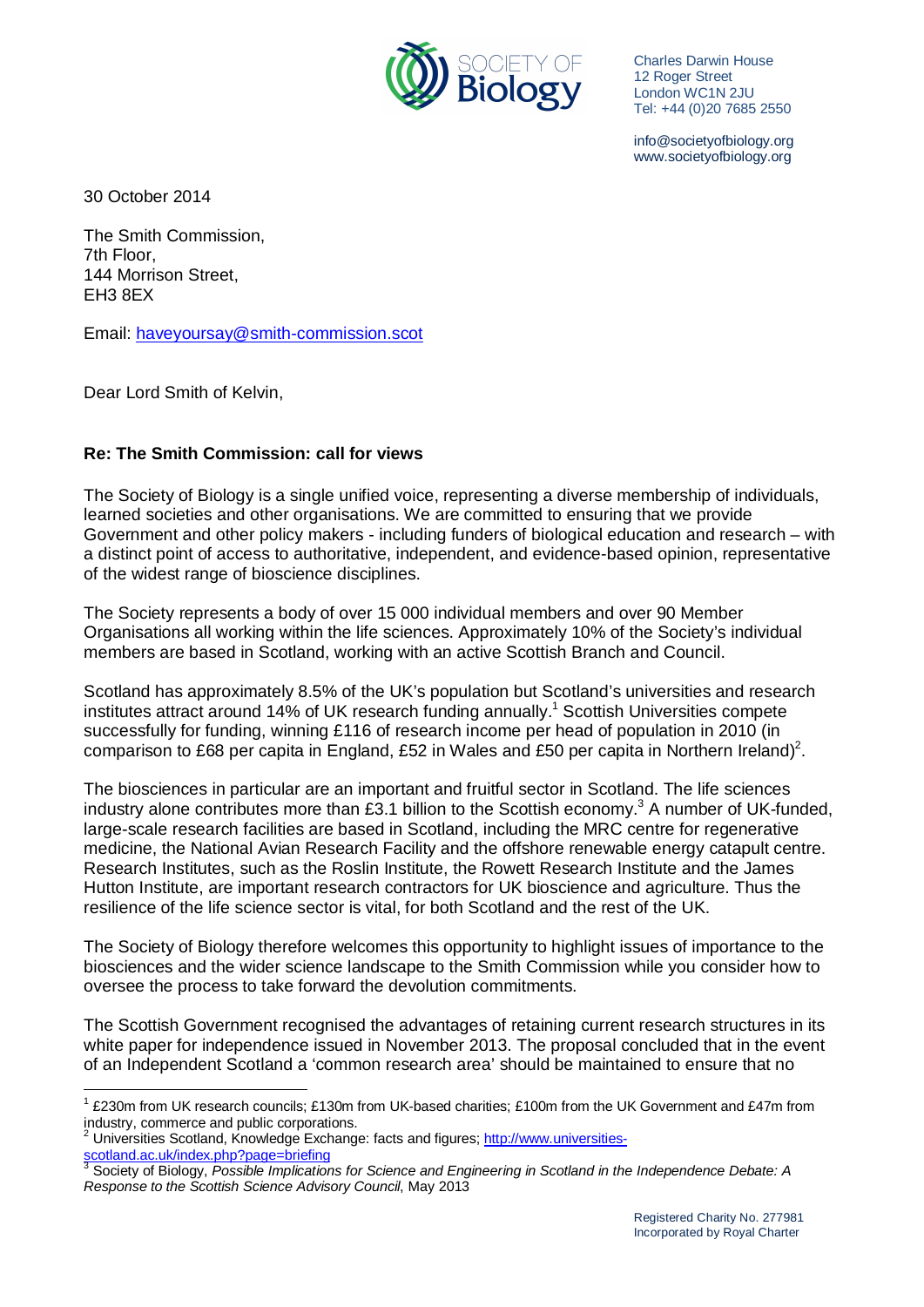

barriers to collaborative research and access to facilities existed for researchers throughout the UK. The paper also recognised that it was in the interests of both Scotland and the rest of the UK to maintain a common research area including shared research councils, access to facilities and peer review<sup>[4](#page-1-0)</sup>

The Society of Biology recognised this stance and urged that the current structure be maintained and overall funding for science increased to maintain competitiveness and research leadership for the continued success of the life science sector in Scotland.<sup>[5](#page-1-1)</sup>

The Society advocates that the Commission remain mindful of the nature of scientific enterprise when considering decisions regarding funding. Scientific research takes time, and research projects often require sustained funding over a number of years to ensure necessary technical and conceptual development, acquisition of data, maturity and impact. To maintain performance it will be essential that funding for research and infrastructure is protected. Furthermore, scientific research is a collaborative process and numerous fruitful associations exist across the UK. It is vital that these remain unaffected by plans for further devolution of powers to Scotland and that research funding continues to be based on scientific quality determined by a thorough system of peer review.

The Society is concerned that changes made to the current system for funding and regulating research could put Scotland at a competitive disadvantage in the life sciences and also place research across the UK at risk; proposals for change must therefore be approached with great caution. A UK-wide focus will facilitate and benefit collaborations between universities, institutes and companies throughout the UK with a focus on UK-wide issues and problems.

In addition to research funding, other factors affect the success of the life sciences sector in the UK, such as ethical approval processes for clinical research and legislation governing animal research. Any changes to UK-wide regulations could prevent scientific collaborations and result in a multiplicity of diverse regulations and unnecessary complexity and delays. The Society urges the Commission to consider carefully the potential implications of including these reserved issues.

Current Research Council arrangements, although a reserved matter, work well for the UK as a whole including the provision of support for a vibrant life science research environment in Scotland. In light of this success, we ask you to ensure that any decisions made regarding changes to the current system for research funding in the UK are made with due consideration of the issues presented and with full knowledge and appreciation of the current benefits gained by being part of a UK-wide research area.

The Society of Biology also supports the Associated of Medical Research Charities submission to the Smith Commission.

Yours sincerely,

<u>.</u>

<span id="page-1-0"></span>4 The Scottish Government (2013), *Scotland's Future, Your guide to an independent Scotland*  [http://www.scotland.gov.uk/Resource/0043/00439021.pdf,](http://www.scotland.gov.uk/Resource/0043/00439021.pdf) p.201 5 Society of Biology submission, *Scotland's Educational and Cultural Future*, March 2014

<span id="page-1-1"></span>https://d1q8qexchac5be.cloudfront.net/images/Society\_of\_Biology\_Education\_and\_Culture\_Committee\_response.pdf